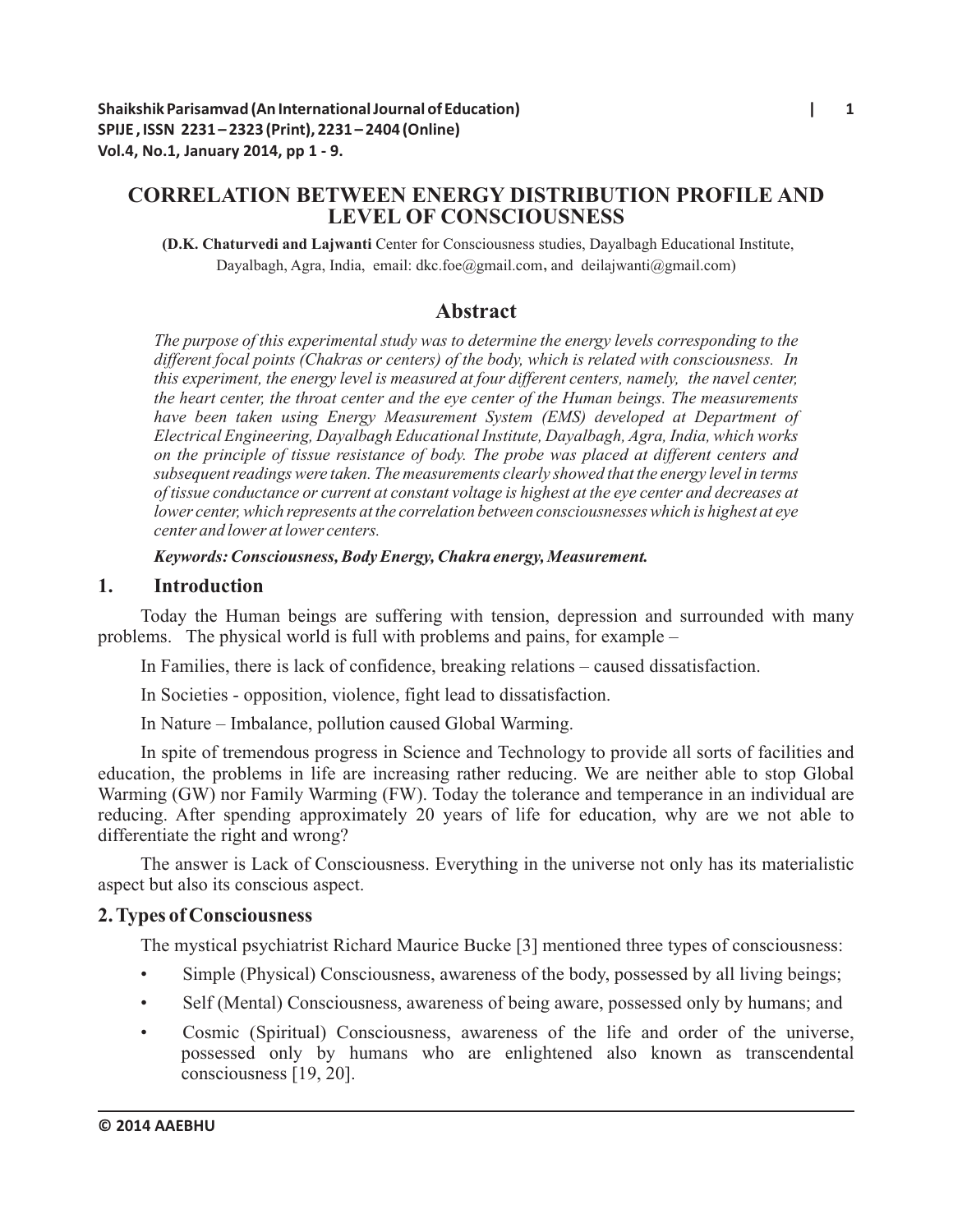These three types of consciousness can be represented as shown in Figure 1. The spiritual consciousness drives mental consciousness and mental consciousness drives physical consciousness [12-15]. In human body, higher level of consciousness lies in human Brain shown in Figure 2.



**Figure 1 Holistic view of Consciousness**



**Figure 2 Highest level of consciousness in human brain**

How does mother know the pain of her child?

There is some intrinsic link between mother and her child. When you think continuously for a longer time about any one and when other will also think about you then consciousness is raised and you are in a position to know what is happening on the other side. This is known as quantum entanglement. How do we achieve this state? or How do we increase our Level of Consciousness?

Meditation helps in quantum entanglement and raises consciousness. It is widely accepted that meditation can result in reduced stress, greater health and a sense of calmness and balance. Studies show that in states of meditation we produce a greater quantity of slow frequency THETA brainwaves. The sound embedded in meditation activates your own THETA brainwaves and leads you easily into restful and rejuvenating meditation [1, 5, 6, 17, 18].

John Locke [8] defined consciousness as "the perception of human's mind." The word "conscious" originally derived from the Latin conscius (con- "together" + scire "to know"). The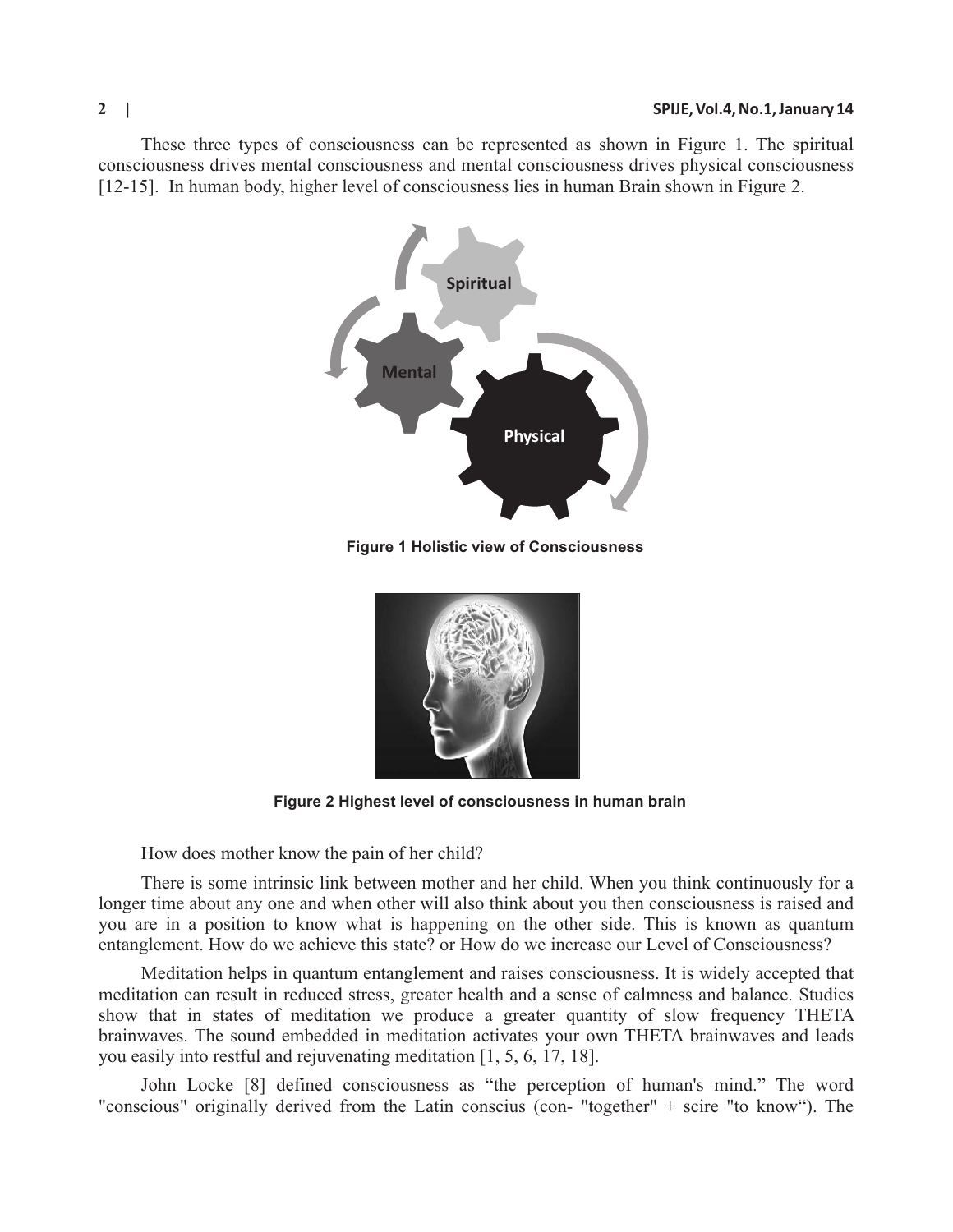#### **SPIJE, Vol.4, No.1, January 14 | 3**

Latin meaning of conscius sibi, as "conscious to oneself" or "conscious unto oneself". It is the relationship between the mind and the brain with which it interacts is called mental consciousness. On the other hand, when brain or human body interacts with the outer world is called physical consciousness. Both of these consciousnesses have subjectivity, awareness, the ability to experience or to feel, wakefulness, having a sense of selfhood, and the executive control system of the mind and brain. A few theoretical physicists have argued that classical physics is intrinsically incapable of explaining the holistic aspects of consciousness, but that quantum theory provides the missing ingredients. Several theorists have therefore proposed quantum mind (QM) theories of consciousness [16]. Notable theories falling into this category include the Holonomic brain theory of Karl Pribram and David Bohm, and the Orch-OR theory proposed by Stuart Hameroff and Roger Penrose [7]. Quantum mechanics seems to offer a mathematically complete and empirically allencompassing description of the physical world. QM was originally conceived to account for the failure of the classical Newtonian paradigm to cope with the domain of the very small. Yet a multitude of quasi-independent but convergent strands of evidence leave little doubt that an appropriately relativised Schrödinger Equation exhaustively describes the behaviour of the stuff of the world on the macro-level as well. In fact many cosmologists nowadays treat our pocket universe itself as a quantum event. By current lights, we're the inflated product of a spontaneous fluctuation of the quantum vacuum. The quantum entanglement and superposition, may play an important part in the brain's function, and could form the basis of an explanation of consciousness. classical physics is intrinsically incapable of explaining the holistic aspects of consciousness, but that quantum theory provides the missing aspects [2].

Consciousness is a relative fuzzy term and everything in the universe has consciousness.

- Rocks and stones have very low consciousness,
- Trees low level consciousness
- Flying insects, bird and Animals Medium Consciousness
- Human Being Higher Level of consciousness
- Enlightened Human Highest level of consciousness

Willian James [21] mentioned that Consciousness is not constant but it is always changing. It is shifting back from lecture and day dreaming. Even when you sleep, your consciousness moves through a series of stages. Consciousness is our awareness and our environment. When we sleep we are less aware of ourselves and our environment. During unconsciousness we are completely unaware about ourselves.

## **3. Measurement of Consciousness**

There are two ways to measure consciousness -

- Indirect Measurement
- Direct Measurement

# **3.1 Indirect Measurement of Human consciousness**

- 1. Most of the studies on indirect measurement of human consciousness are based on Verbal reports (answers to questionnaire). It is widely considered to be the most reliable indicator of consciousness. Problems of verbal reports for measurement of consciousness-
	- Daniel Dennett [4] has argued for an approach he calls hetero-phenomenology, which means treating verbal reports as stories that may or may not be true.
	- That it restricts the field of study to humans who have language.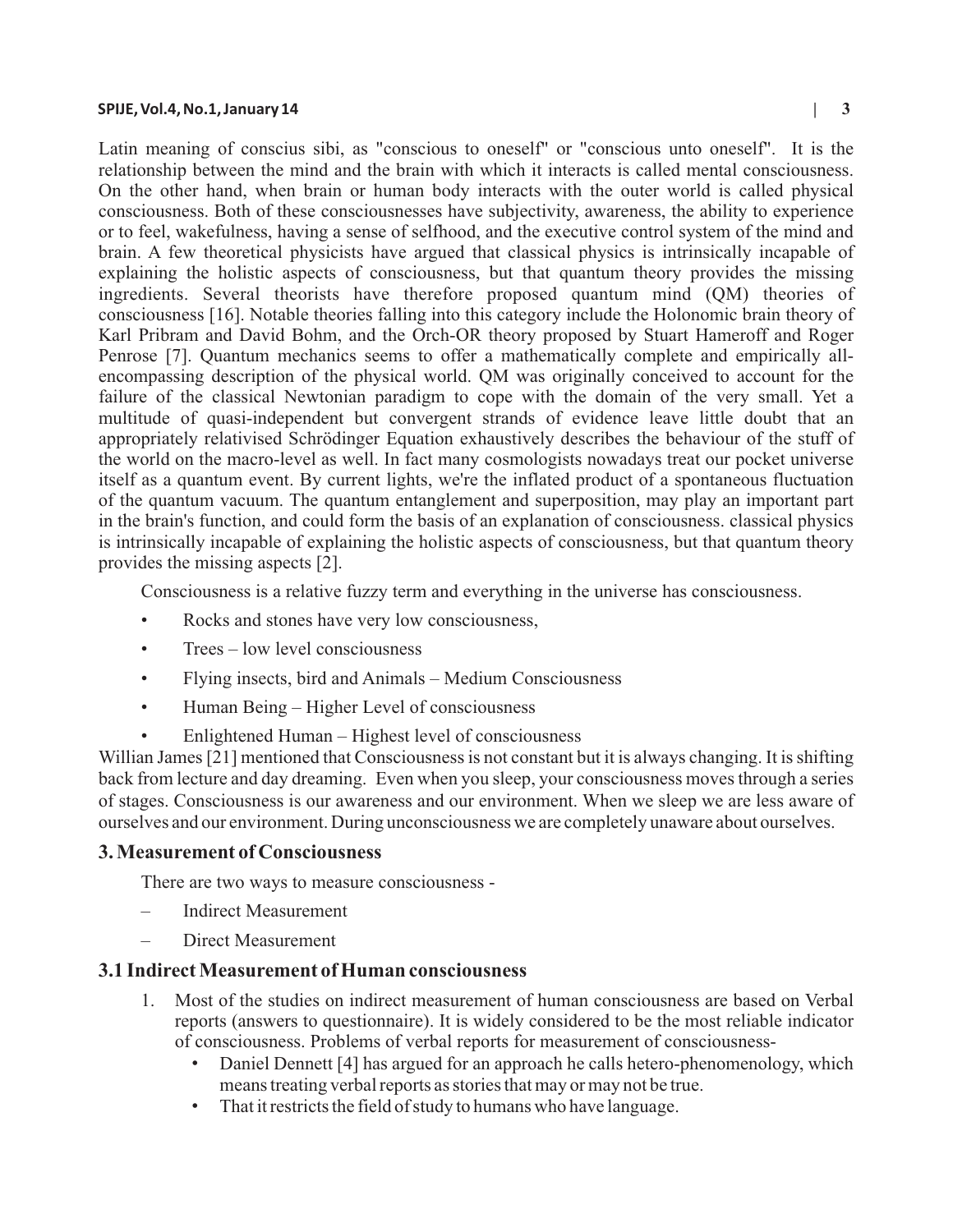- Approach cannot be used to study consciousness in other species, pre-linguistic children, or people with types of brain damage that impair language.
- The validity Problem Turing Test, Gordon Gallup (1970s) -mirror test.
- 2. Another method of indirect measurement of consciousness is using water Consciousness [11]. Human vibration energy, thoughts, words, ideas and music, affect the molecular structure of water. Hence it can also be used for measurement of consciousness.

## **3.2 Direct Measurement of Consciousness**

- 1. Measurement through AURA The aura is the energy field that surrounds the human body, and in fact all life forms.
- 2. Measurement using physical quantities
	- Skin conductance
	- Frequency
	- Flux
	- Temperature (Thermal Images)
	- Light absorption
- 3. Measurement of brain activities through EEG, MRI etc.
- 4. Microtubule and consciousness

In this paper, the skin conductance method has been used to measure the consciousness level of humans.

#### **4. Measurement of skin conductance**

A reliable marker of measurement of consciousness is skin conductance response [17]. To measure the skin conductance less than 200 micro ampere current is flown through the body using a constant voltage source. The skin conductance is calculated. The similar principle is used to measure the meridian energy in Chinese system. These are based on the existence of 12 meridians each on the two sides (Total 24 and 365 acupressure points on the limbs). The status of an organ depends on the balance between the meridian's energy. Over the last 50 years or so the Japanese scientists have developed the quasi-scientific Ryodoraku system [9] in which the electrical resistance (conductance) of tissues at selected acupressure points in the limbs on two sides, which were also identified in the ancient Chinese systems, is measured by an instrument, developed in Japan, the Electro Meridian Analysis System (MEAD Analyzer). As such it is harmless and, in fact, it has been approved for medical application in Japan and Taiwan.

## **5. Hypothesis**

Energy level (skin conductance) increases from lower chakra (center) to higher level of Chakras and it has correlation with the consciousness.

## **5.1 Experimentation**

The experimental set up was developed in Department of Electrical Engineering, Faculty of Engineering, Dayalbagh Educational Institute, Dayalbagh, Agra, India based on the above principle. The block diagram has been shown in Fig. 4 and the experimental set up in Figure 5. The two electrodes were used one as positive electrode and other as negative electrode. Positive electrode was connected to different centers (*Chakras*) and the negative electrode to the palm of right hand. The constant voltage source of 9V was connected in series with a suitable resistance so that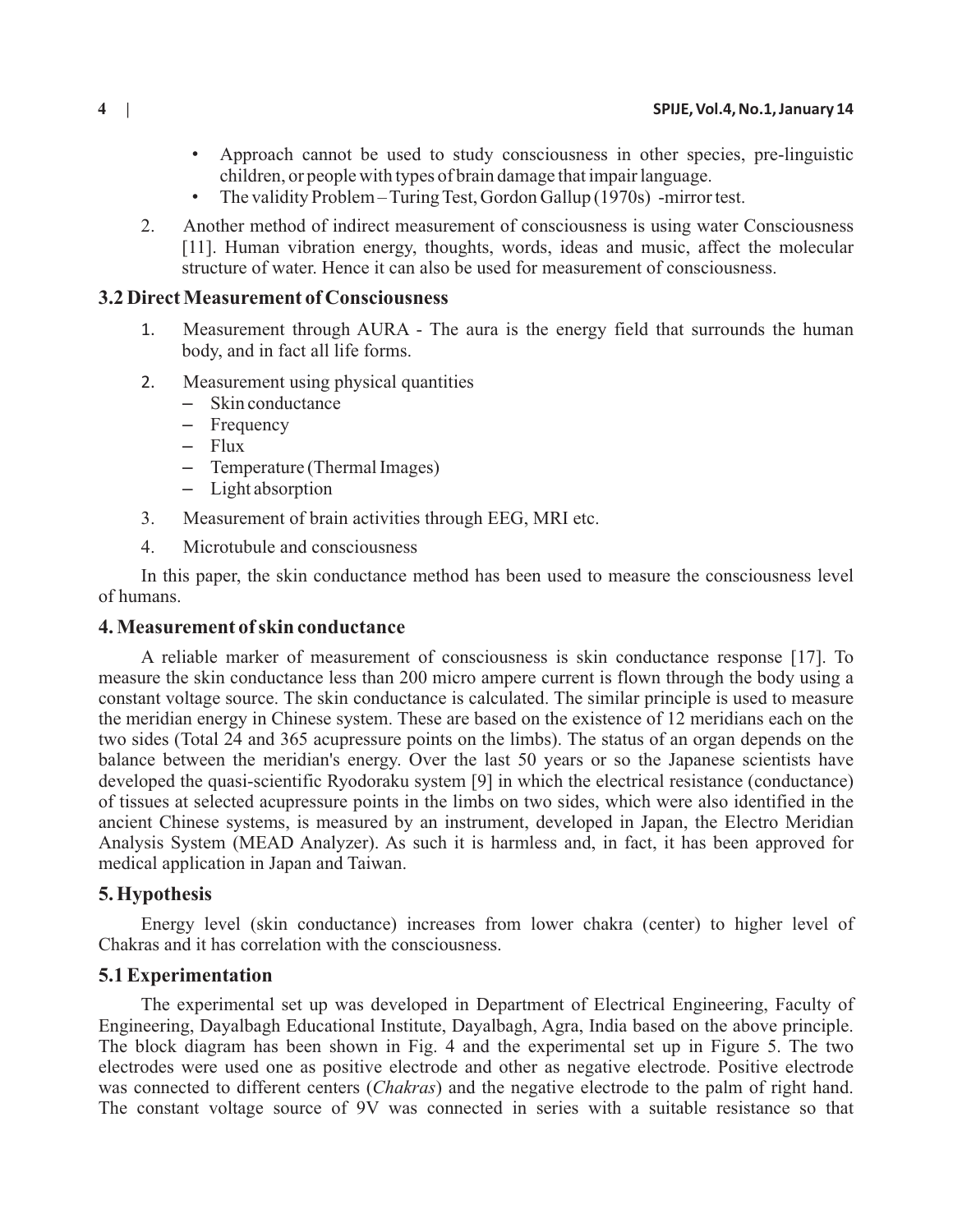#### **SPIJE, Vol.4, No.1, January 14 | 5**

maximum current flow through the body could be limited. Then the skin conductance was measured as shown in Figure 6 for four main centers (Chakras), namely, navel center (Manipur-Chakra), Heart Center (Anahat-Chakra), Throat Center (Vishuddhi Chakra) and Eye Center (Ajna-Chakra). These centers are considered for measurement because they are easily accessible. The results are shown in the form of bar chart as given in Figure 7 where y-axis is representing micro ampere current and xaxis shows different centers. It is very clear that the energy of eye center is highest and navel center is highest. Also the energy (conductance) is not constant throughout the day, but it varies. This energy variation phenomenon is clearly observed in Figures 8-9. The energy level increases whenever any focused mental activity or meditation is performed.



**Figure 4 Block diagram of Chakra Energy Measurement system**



**Figure 5 Experimental set up**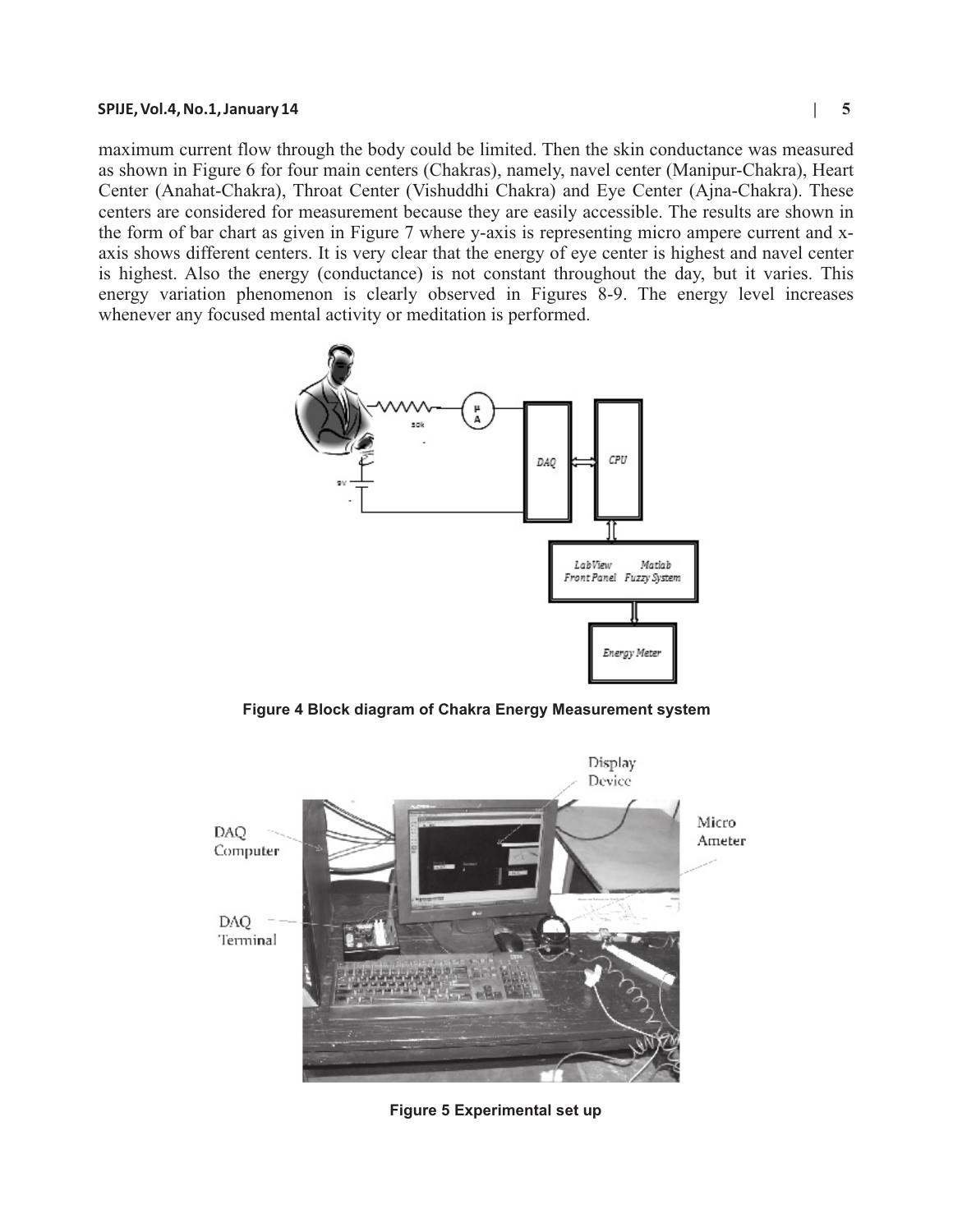# **5.2 Procedure**

- The 0.3% salt water solution is made.
- The cotton pulp dipped in saline water and kept in positive electrode.
- The cotton enhances conductivity and uniform density to ensure measurement consistency.
- Apply negative electrode on palm and positive electrode on different centers.
- Measure steady state current with micro- ammeter.
- Record the data on PC with DAQ card and LabVIEW software.
- Plot the maximum current for each center.

# **5.3 Advantages of this system**

- This is non-invasive and safe method. It is very simple and easy in measurement.
- It is a well established Chi (Qi) energy measuring system in Asian Countries.
- It will also help in determining basic health conditions.



**Figure 6 Measurement of energy at different centers (***Chakras)*



| 1- Eye Center 106.7µA    |
|--------------------------|
| O Throat Center 87.6 µA  |
| 3- eeart Center- 74.7 µA |
| 4- kavel Center- SS.5µA  |

**Figure 7 Results of four different centers in human body.**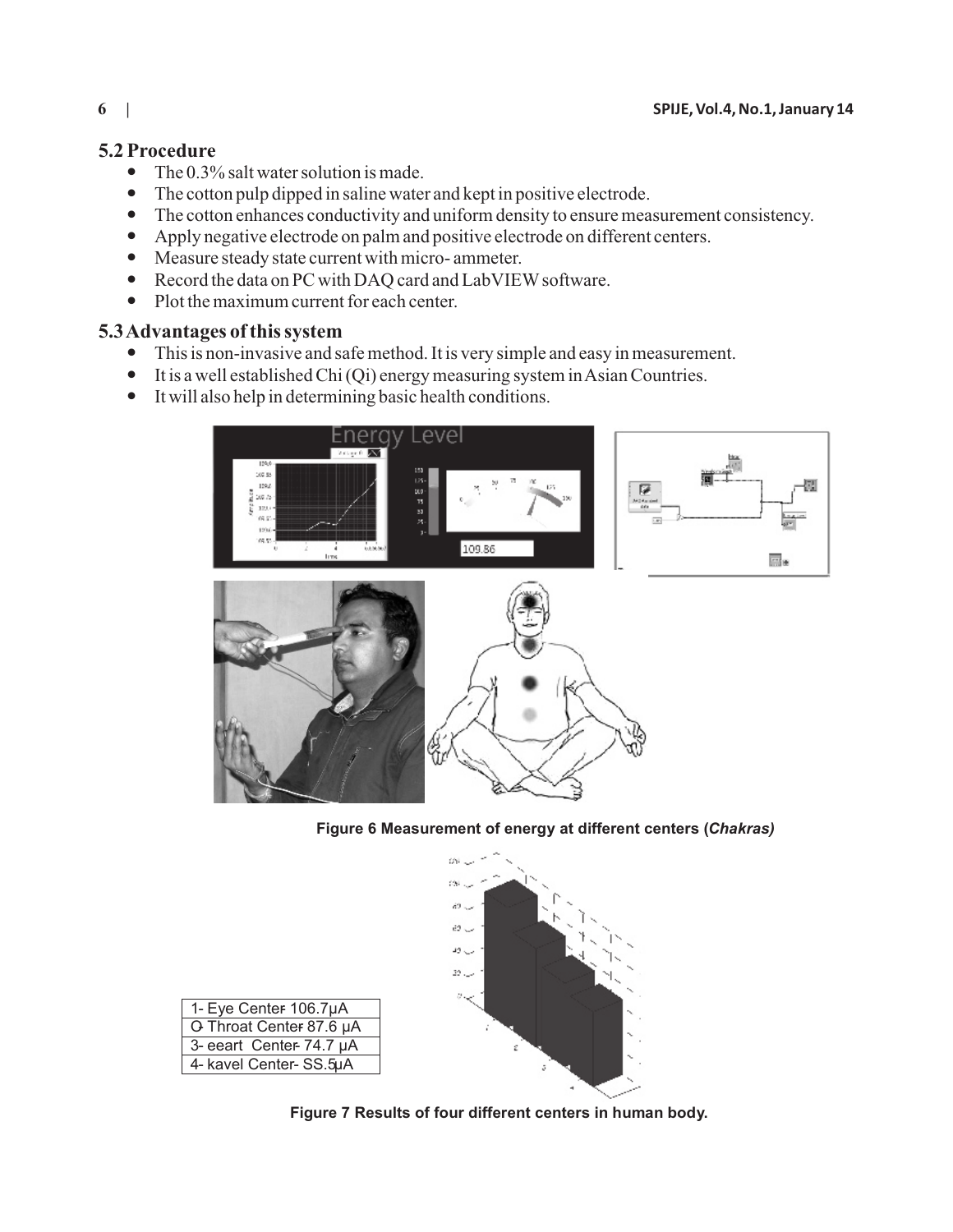#### **SPIJE, Vol.4, No.1, January 14 | 7**

The conductance also measured with the standard MEAD system found similar trend. Badawi (1984) [1] and Travis and Wallace (1997) [17] mentioned that the frequency of the peak power in EEG increases with focused mental activities, which increases alertness (consciousness).



**Figure 8 Average energy variation during 24 hours.**



**Figure 9 Energy variation of four chakras during 24 hours.**

Energy raised during focused mental activity as mentioned below -

- After morning meditation/prayer 6AM,
- After Evening meditation/prayer 7PM and
- After taking lecture 3PM.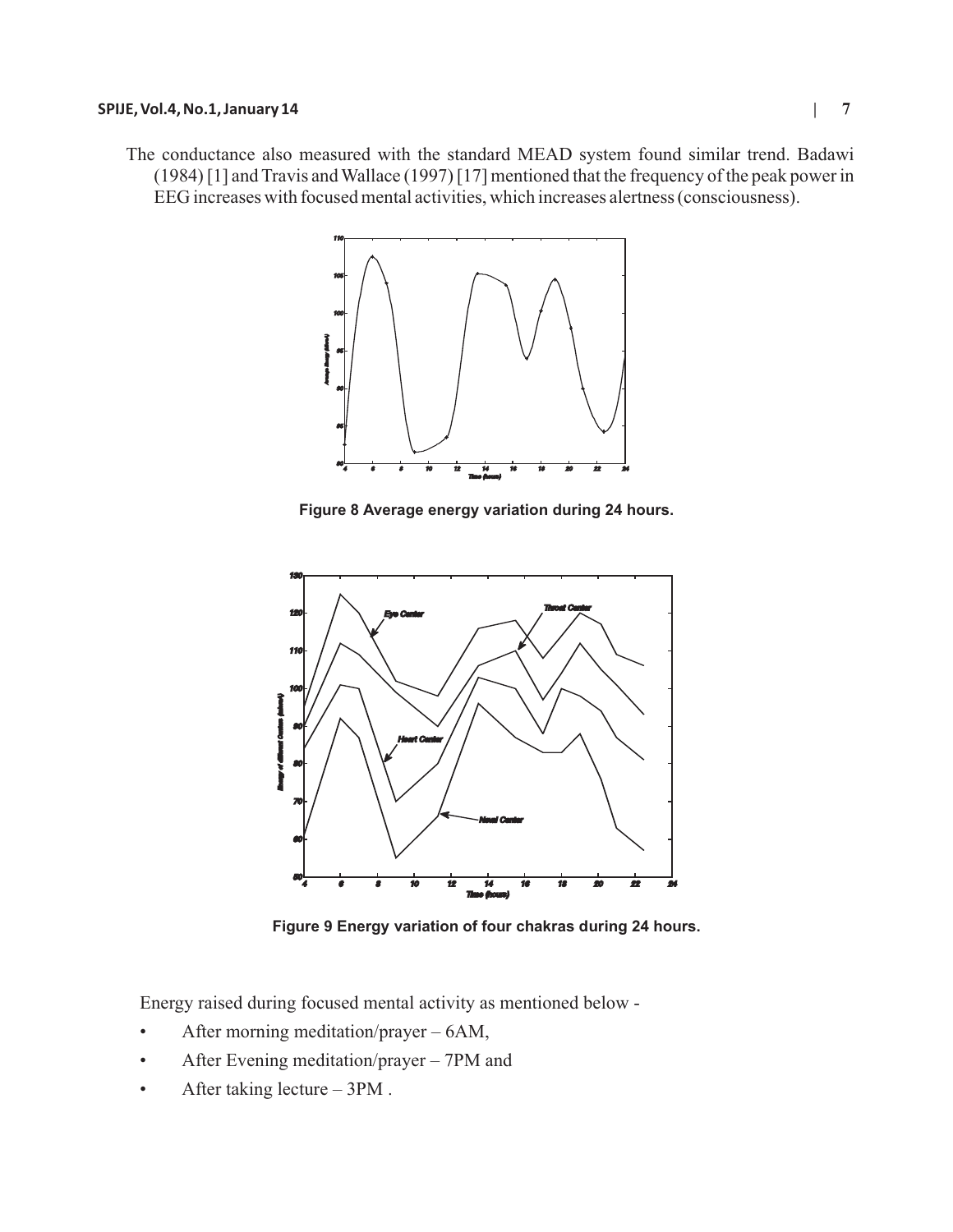# **6. Conclusion**

The paper deals with the pilot study to find the correlation between the human energy (tissue conductance) and consciousness. The energy levels in the form of tissue conductance are experimentally measured and it is found that the lowest energy (conductance) level at the navel center, higher energy at the heart center, the throat center and highest at eye centers of the body, which is correlated with the consciousness level in the human body. The consciousness increases in human body from foot to head. The consciousness is lowest at foot and highest at human head or brain. It is accepted that the consciousness Level of higher centers (Chakras) are higher than lower centers. In the measurement also we have observed that highest energy at eye center and lowest at navel center. Hence, it is proved that there is a correlation between consciousness and energy distribution profile of Human body. Also the energy level (consciousness) does not remain constant throughout the day but it changes with focused mental activities like prayer, teaching etc. It is also observed that the energy / consciousness increases if we perform focused mental activities (eg. Meditation / Prayer, Teaching or solving puzzles etc.).

(The authors are deeply indebted to Prof. P.S. Satsangi, Chairman, Advisory committee on Education, Dayalbagh Educational Institute, Dayalbagh, Agra, India for guiding us at every step in this work.)

# **References :**

- 1. Badawi, K., Wallace, R.K., Orme-Johnson, D., & Rouzere, A.M. (1984). Electrophysiological characteristics of respiratory suspension periods occurring during practice of the Transcendental Meditation program. **Psychosomatic Medicine**, 46, 267–276.
- 2. Beck, F., & Eccles, J.C. (1992). Quantum aspects of brain activity and the role of consciousness. **Proc. Natl. Acad. Sci.** USA89 (23):1135711361.
- 3. Bucke, R.M. (1991). **Cosmic consciousness: A study in the evolution of the human mind,** New York: Penguin.
- 4. Chaturvedi D.K., Lajwanti, Tsai Hui Chu, H.H.P. Cohly (2012). Energy distribution profile influences the level of consciousness, **Conference on consciousness, Toward a Science of consciousness**, Loews Ventana Canyon, Tucson, Arizona, USA, p. 240.
- 5. Dennett, D(1991). **Consciousness Explained Little**, Brown.
- 6. Deshmukh, V.D. (2006). Neuroscience of meditation. **The Scientific World Journal,** 6, 275–289.
- 7. Farrow, J.T., & Hebert, J.R. (1982). Breath suspension during the Transcendental Meditation technique. **Psychosomatic Medicine**, 44, 133–53.
- 8. Hameroff, S.R., & Penrose, R. (1996). **Orchestrated reduction of quantum coherence in brain microtubules: A model for consciousness**. In: Toward a Science of Consciousness The First Tucson Discussions and Debates, S.R. Hameroff, A. Kaszniak and A.C. Scott (eds.), MIT Press, Cambridge, MA. Also published in Mathematics and Computers in Simulation 40:453- 480.
- 9. Locke, J. (1721). **An Essay Concerning Humane Understanding**. London
- 10. Nakatani, Y. (1956). Skin electric resistance and ryodoraku. **Journal of Autonomic Nerve,** 6:52.